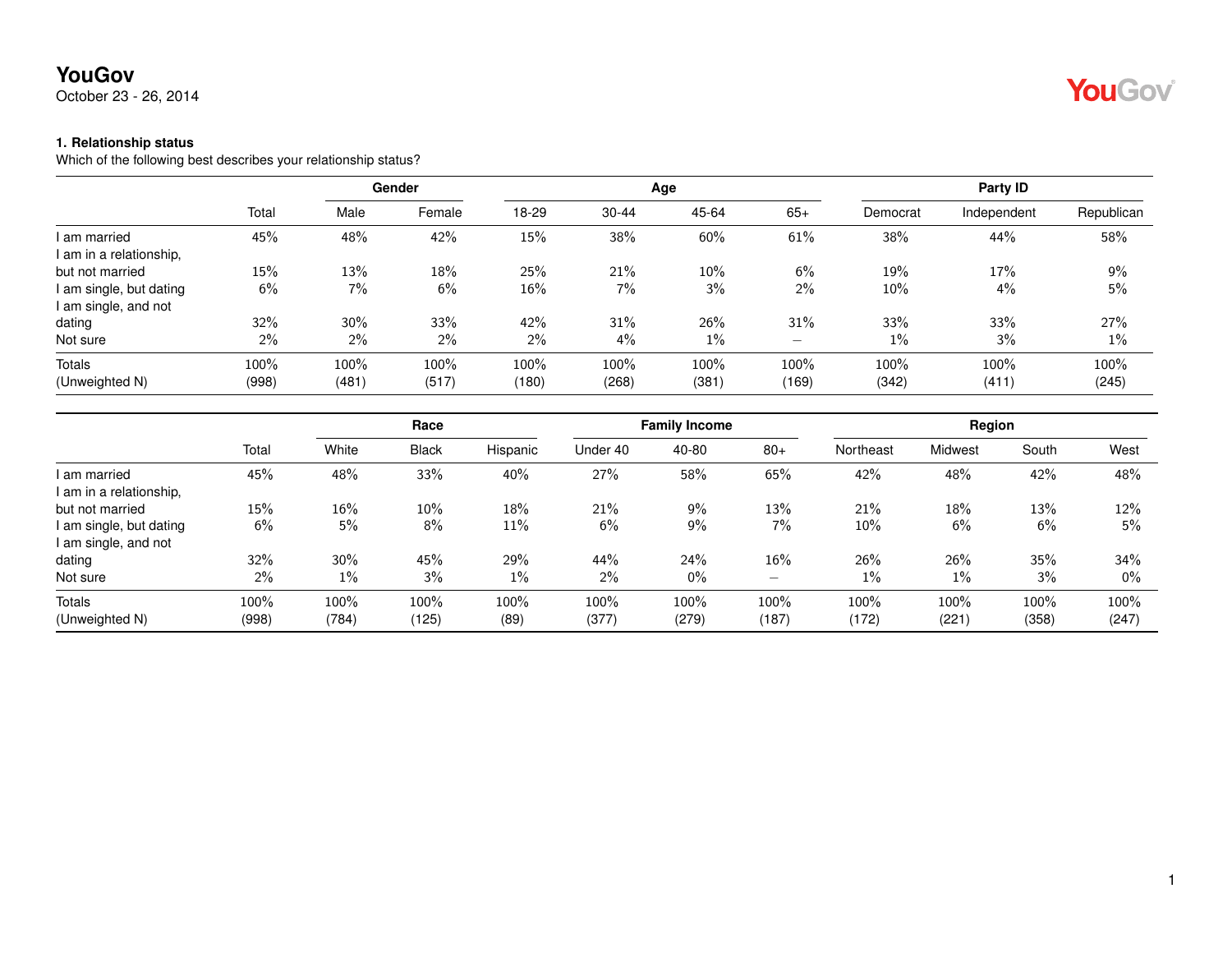October 23 - 26, 2014

#### **2. Dating app**

Have you ever used a dating app or an online dating site?

|                |       | Gender |        |       |           | Age   | Party ID |                          |             |                   |
|----------------|-------|--------|--------|-------|-----------|-------|----------|--------------------------|-------------|-------------------|
|                | Total | Male   | Female | 18-29 | $30 - 44$ | 45-64 | $65+$    | Democrat                 | Independent | Republican        |
| Yes            | 22%   | 23%    | 21%    | 25%   | 33%       | 19%   | 10%      | 22%                      | 23%         | 23%               |
| No             | 76%   | 75%    | 77%    | 74%   | 62%       | 81%   | 90%      | 78%                      | 74%         | 77%               |
| Not sure       | 2%    | $2\%$  | $1\%$  | $1\%$ | 5%        | $0\%$ |          | $\overline{\phantom{0}}$ | 4%          | $\qquad \qquad -$ |
| Totals         | 100%  | 100%   | 100%   | 100%  | 100%      | 100%  | 100%     | 100%                     | 100%        | 100%              |
| (Unweighted N) | (998) | (481)  | (517)  | (181) | (267)     | (381  | (169)    | (343)                    | (410)       | (245)             |

|                          | Race          |               |               |              | <b>Family Income</b> |               |                          | Region        |               |               |               |
|--------------------------|---------------|---------------|---------------|--------------|----------------------|---------------|--------------------------|---------------|---------------|---------------|---------------|
|                          | Total         | White         | <b>Black</b>  | Hispanic     | Under 40             | 40-80         | $80+$                    | Northeast     | Midwest       | South         | West          |
| Yes                      | 22%           | 23%           | 24%           | 17%          | 26%                  | 22%           | 23%                      | 25%           | 23%           | 22%           | 21%           |
| No                       | 76%           | 76%           | 74%           | 80%          | 73%                  | 78%           | 77%                      | 73%           | 75%           | 76%           | 79%           |
| Not sure                 | 2%            | $1\%$         | 3%            | 4%           | 1%                   | –             | $\overline{\phantom{0}}$ | 1%            | $2\%$         | 2%            |               |
| Totals<br>(Unweighted N) | 100%<br>(998) | 100%<br>(784) | 100%<br>(125) | 100%<br>(89) | 100%<br>(378)        | 100%<br>(278) | 100%<br>(187)            | 100%<br>(172) | 100%<br>(221) | 100%<br>(359) | 100%<br>(246) |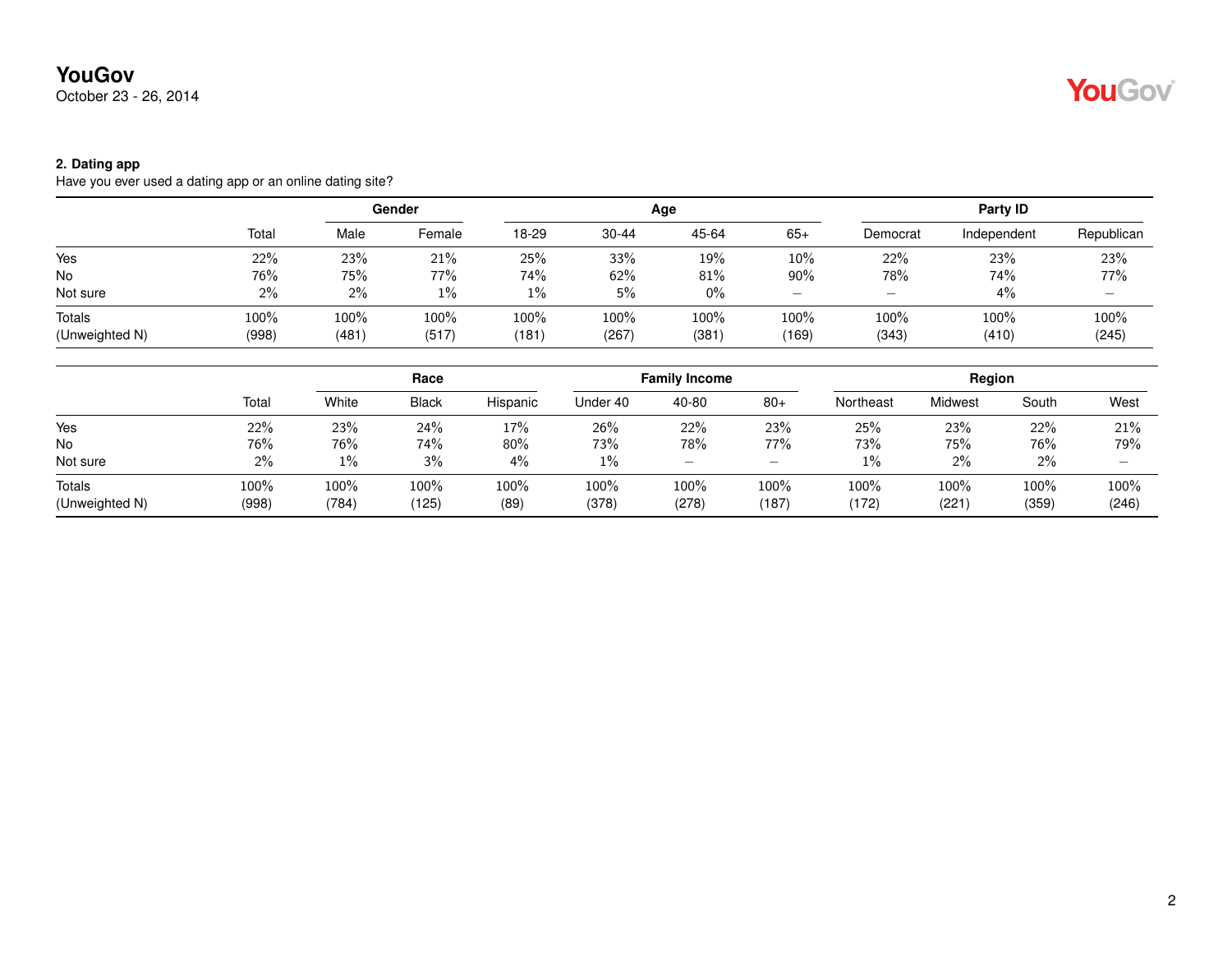October 23 - 26, 2014

# YouGov®

### **3. Text message break up**

How appropriate do you think it is to break up with someone you're dating via text message, instant message, or some other form of electronic communication?

|                        |       | Gender |        |       |           | Age   | Party ID |          |             |            |
|------------------------|-------|--------|--------|-------|-----------|-------|----------|----------|-------------|------------|
|                        | Total | Male   | Female | 18-29 | $30 - 44$ | 45-64 | $65+$    | Democrat | Independent | Republican |
| Very appropriate       | 5%    | 4%     | 6%     | 4%    | 5%        | 5%    | $9\%$    | 5%       | 4%          | 7%         |
| Somewhat appropriate   | 8%    | 11%    | 6%     | 11%   | 12%       | 6%    | 5%       | 13%      | 7%          | 5%         |
| Not very appropriate   | 25%   | 26%    | 23%    | 35%   | 22%       | 24%   | 16%      | 25%      | 27%         | 19%        |
| Not appropriate at all | 62%   | 59%    | 65%    | 49%   | 62%       | 65%   | 70%      | 57%      | 62%         | 69%        |
| Totals                 | 100%  | 100%   | 100%   | 100%  | 100%      | 100%  | 100%     | 100%     | 100%        | 100%       |
| (Unweighted N)         | (994) | (479)  | (515)  | (177) | (268)     | (381) | (168)    | (341)    | (408)       | (245)      |

|                        |       |       | Race         |          |          | <b>Family Income</b> |       |           | Region  |       |       |  |
|------------------------|-------|-------|--------------|----------|----------|----------------------|-------|-----------|---------|-------|-------|--|
|                        | Total | White | <b>Black</b> | Hispanic | Under 40 | 40-80                | $80+$ | Northeast | Midwest | South | West  |  |
| Very appropriate       | 5%    | 5%    | 8%           | 5%       | 7%       | 3%                   | 7%    | 7%        | 3%      | 6%    | 7%    |  |
| Somewhat appropriate   | 8%    | 6%    | 12%          | 18%      | 12%      | $9\%$                | $4\%$ | 7%        | 8%      | 9%    | 8%    |  |
| Not very appropriate   | 25%   | 24%   | 24%          | 26%      | 22%      | 30%                  | 27%   | 22%       | 26%     | 22%   | 29%   |  |
| Not appropriate at all | 62%   | 64%   | 56%          | 51%      | 59%      | 57%                  | 63%   | 64%       | 64%     | 63%   | 56%   |  |
| Totals                 | 100%  | 100%  | 100%         | 100%     | 100%     | 100%                 | 100%  | 100%      | 100%    | 100%  | 100%  |  |
| (Unweighted N)         | (994) | (782) | (123)        | (89)     | (376)    | (279)                | (186) | (169)     | (220)   | (358) | (247) |  |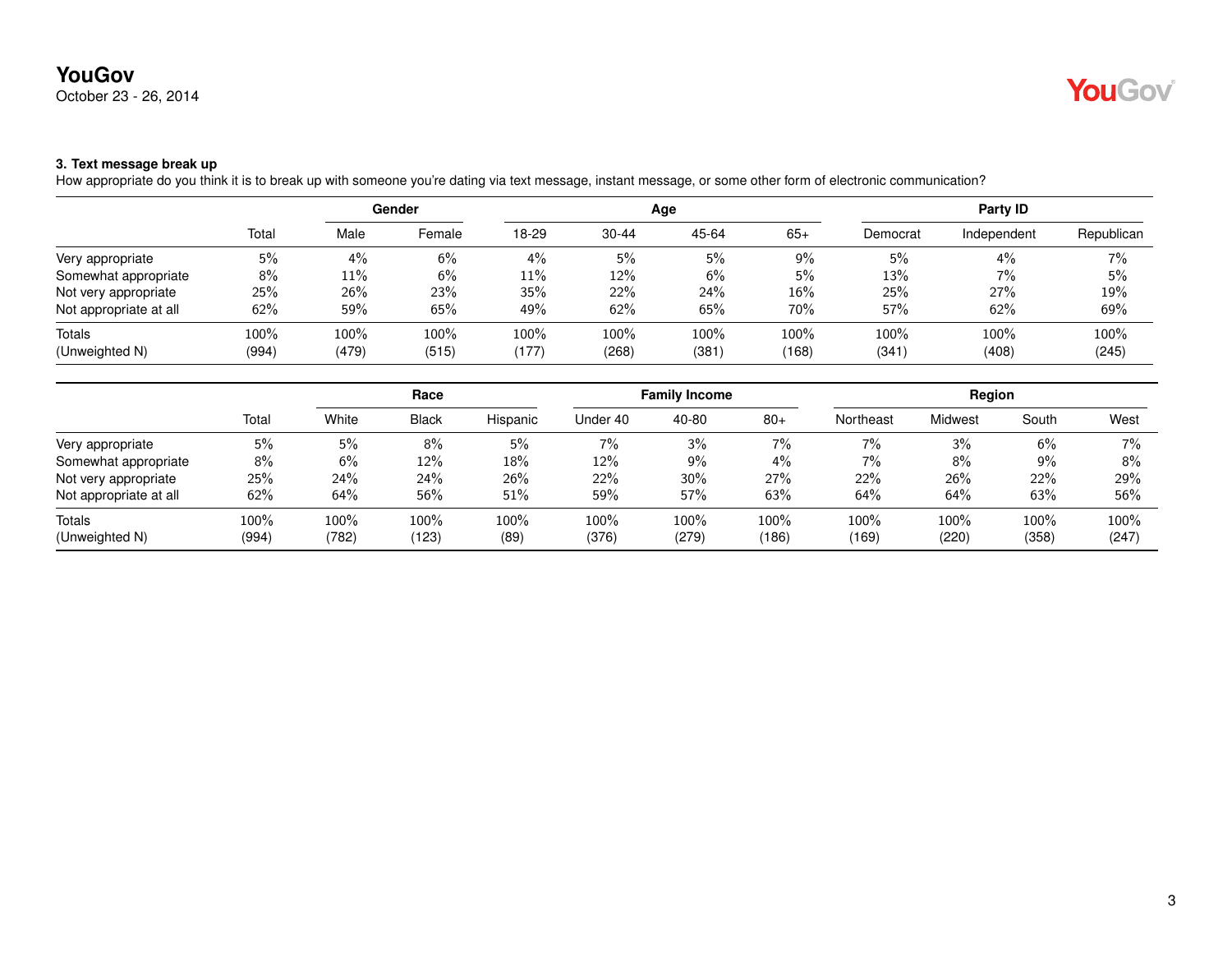October 23 - 26, 2014



### **4. Been ghosted**

Some people use the slang term "ghosting" to mean breaking up with someone by ceasing all communication with them, instead of telling them directly. Have you ever been "ghosted" by someone you were dating?

|                          |               | Gender        |               |               |               | Age           | Party ID      |               |               |               |
|--------------------------|---------------|---------------|---------------|---------------|---------------|---------------|---------------|---------------|---------------|---------------|
|                          | Total         | Male          | Female        | 18-29         | $30 - 44$     | 45-64         | $65+$         | Democrat      | Independent   | Republican    |
| Yes                      | 13%           | 11%           | 15%           | 18%           | 17%           | 9%            | 11%           | 17%           | 13%           | 10%           |
| <b>No</b>                | 81%           | $84\%$        | 79%           | 78%           | 73%           | 85%           | 88%           | 78%           | 80%           | 87%           |
| Not sure                 | 5%            | 5%            | 6%            | 3%            | 10%           | 5%            | $2\%$         | 5%            | 7%            | 3%            |
| Totals<br>(Unweighted N) | 100%<br>(990) | 100%<br>(476) | 100%<br>(514) | 100%<br>(176) | 100%<br>(267) | 100%<br>(379) | 100%<br>(168) | 100%<br>(341) | 100%<br>(406) | 100%<br>(243) |

|                          |               | Race             |                  |                 |               | <b>Family Income</b> |               | Region        |               |               |               |
|--------------------------|---------------|------------------|------------------|-----------------|---------------|----------------------|---------------|---------------|---------------|---------------|---------------|
|                          | Total         | White            | <b>Black</b>     | Hispanic        | Under 40      | 40-80                | $80+$         | Northeast     | Midwest       | South         | West          |
| Yes                      | 13%           | 15%              | 13%              | 7%              | 17%           | 9%                   | 16%           | 15%           | 11%           | 15%           | 12%           |
| No                       | 81%           | 81%              | 80%              | 80%             | 77%           | 89%                  | 82%           | 81%           | 84%           | 80%           | 80%           |
| Not sure                 | 5%            | 4%               | 8%               | 13%             | 7%            | $2\%$                | 2%            | 3%            | 6%            | 5%            | $8\%$         |
| Totals<br>(Unweighted N) | 100%<br>(990) | $100\%$<br>(778) | $100\%$<br>(124) | $100\%$<br>(88) | 100%<br>(374) | $100\%$<br>(279)     | 100%<br>(185) | 100%<br>(167) | 100%<br>(220) | 100%<br>(356) | 100%<br>(247) |